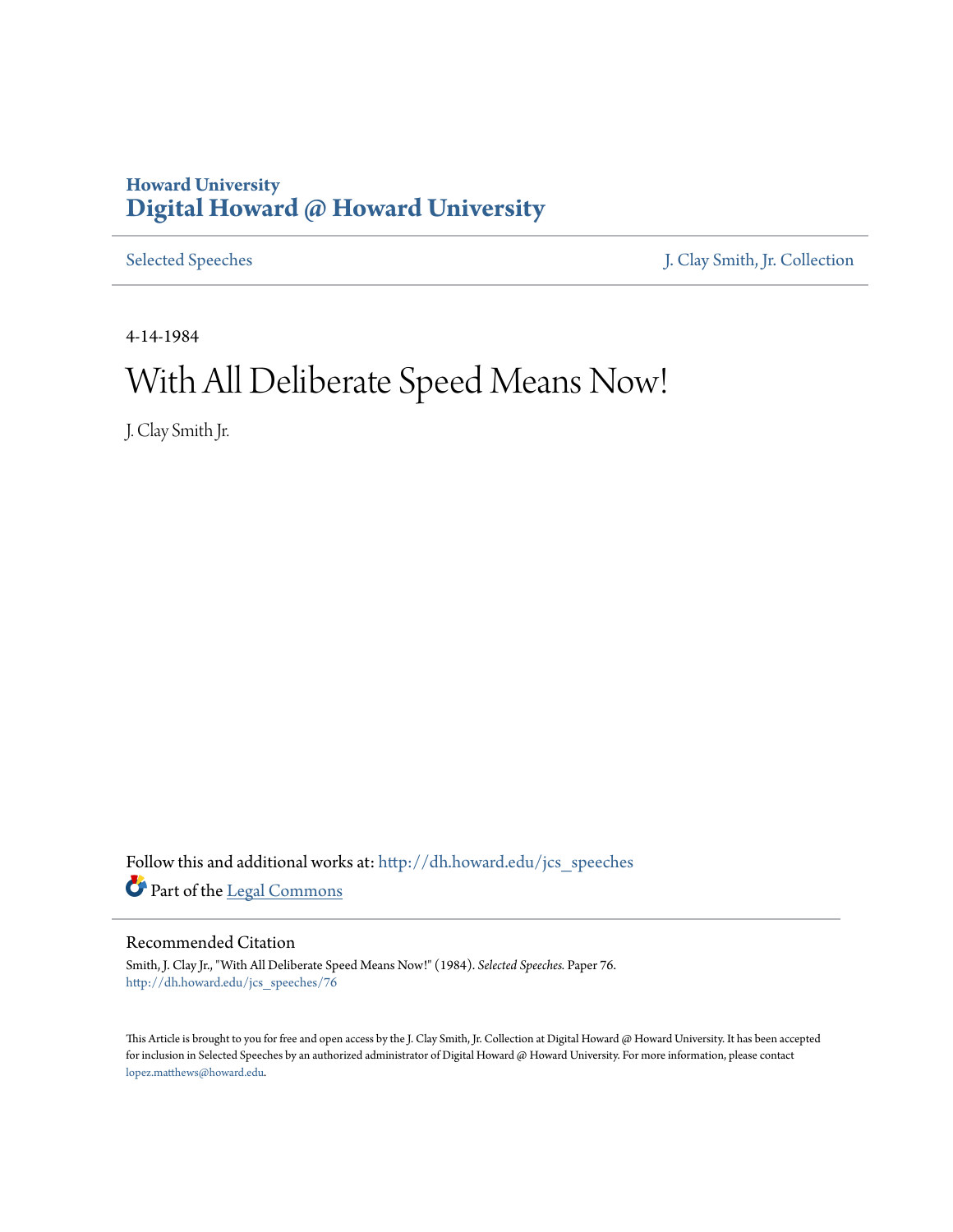## "WITH ALL DELIBERATE SPEED" MEANS NOW!

J. CLAY SMITH, JR.\* Professor of Law Howard University

.-

-.

I am honored to be a part of the first law oriented symposium sponsored by the Charles Hamilton Houston Pre-law Society at Howard University. I am particularly honored by this invitation to deliver the keynote address to this conference focusing on the thirtieth anniversary of Brown v. Board of Education of Topeka, Kansas, popularly referred to as Brown v. Board of Education, 347 U.S. 483 (1954).

Most of you in this room were not even thought of when the Brown decision was rendered on May 17, 1954. As a matter of fact, <sup>I</sup>was only twelve years old myself. That means most of your parents were about the same age. I can gauge your ages and that of your parents pretty well, as my oldest son will complete his freshman year at Howard in a month or so. Hence, most of you are not familiar with the conditions of the country, and

99

<sup>\*</sup>Before the Inaugural Annual Law Conference of the Charles Hami Iton Houston Pre-law Society, Howard Untversity on April 14, 1984, held in the Armour J. Blackburn University Center. This Conference commemorates "The 30th Anniversary of the Brown Decision." The speech is dedicated to the members of the Prelaw Society who seek the labor of law as their ultimate professional goal. The Pre-law Society, named after Dr. Charles Hami Iton Houston is an important root of the Howard University School of Law.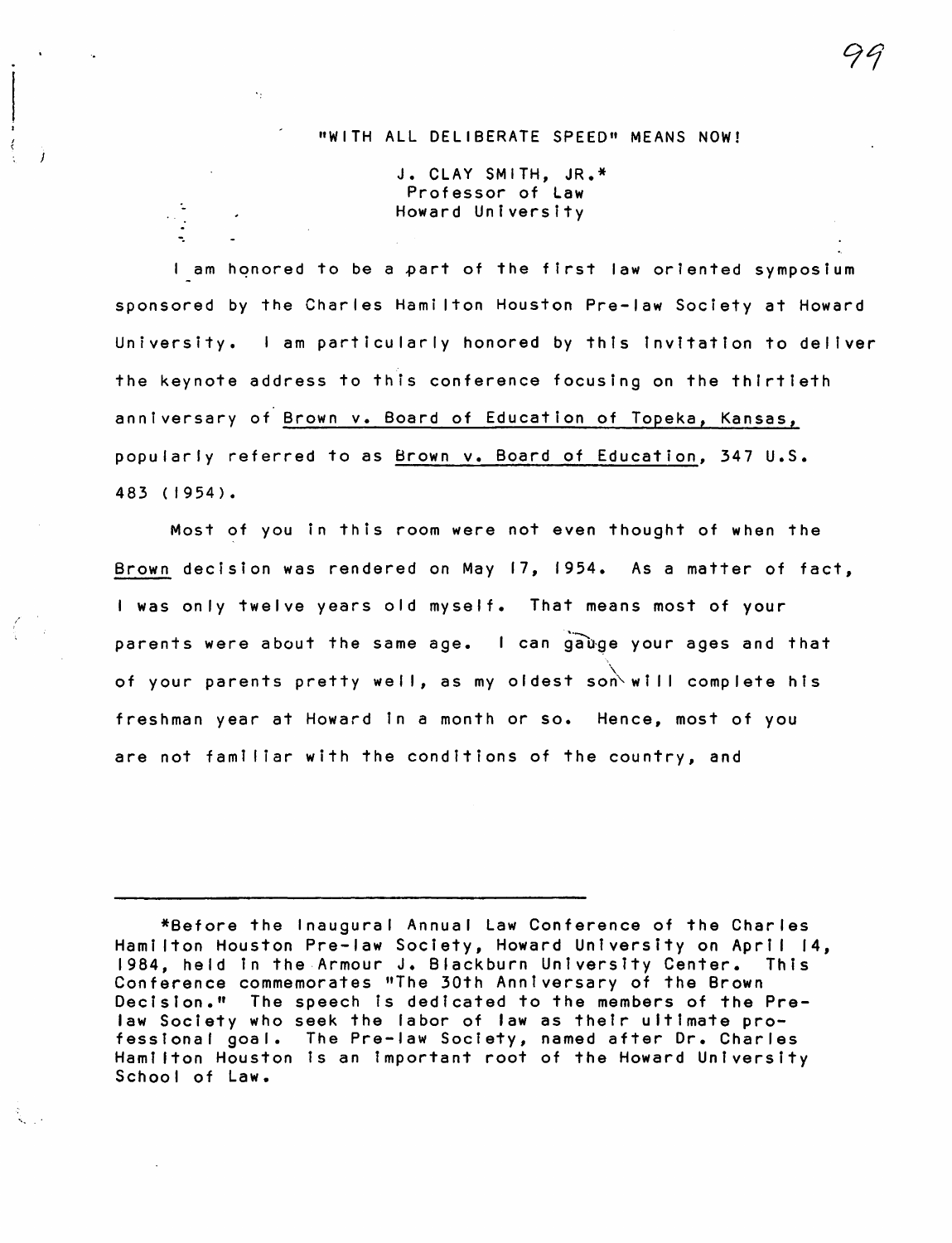especially the conditions of the Southland regarding the rigid system<sup>-</sup>of segregation in the area of public education in 1954. See, e.g., J.P. Guzman, Crusade For Civic Democracy The Story of the Tuskegee Civic Association, 1941-1970, at pp. 100, 150-58 (Vantage Press, 1984).

The story of the education of Blacks does not begin with Brown v. Board of Education. It begIns with the untold and unsung and unknown heroes and heroines of Afro-America. It begins with the definition of human dignity and liberty which formed the basis for the formulation of the Declaration of Independence, the 13 colonies, the Federalist Papers and the ratification of the Constitution. The epIsodes of this story are legion with references to the enactment by state legislatures of the Black Codes which codified and made a criminal act the teaching of any black person to read. The story has a theme that relates back to the original draft of the Constitution wherein is embodied the concept that a slave was not to be reognized in any way other than as chattel, that is, a piece of physical property. This theme created a drama whIch would play itself out by the prosecution and conviction of white and black Americans, who dared to declare an intellectual disorbedience to an unjust law forbidding the teachIng of blacks to read and to write. It was the law that created and protected the characters in this drama when they donned the robs of klansmen to taunt

 $- 2 -$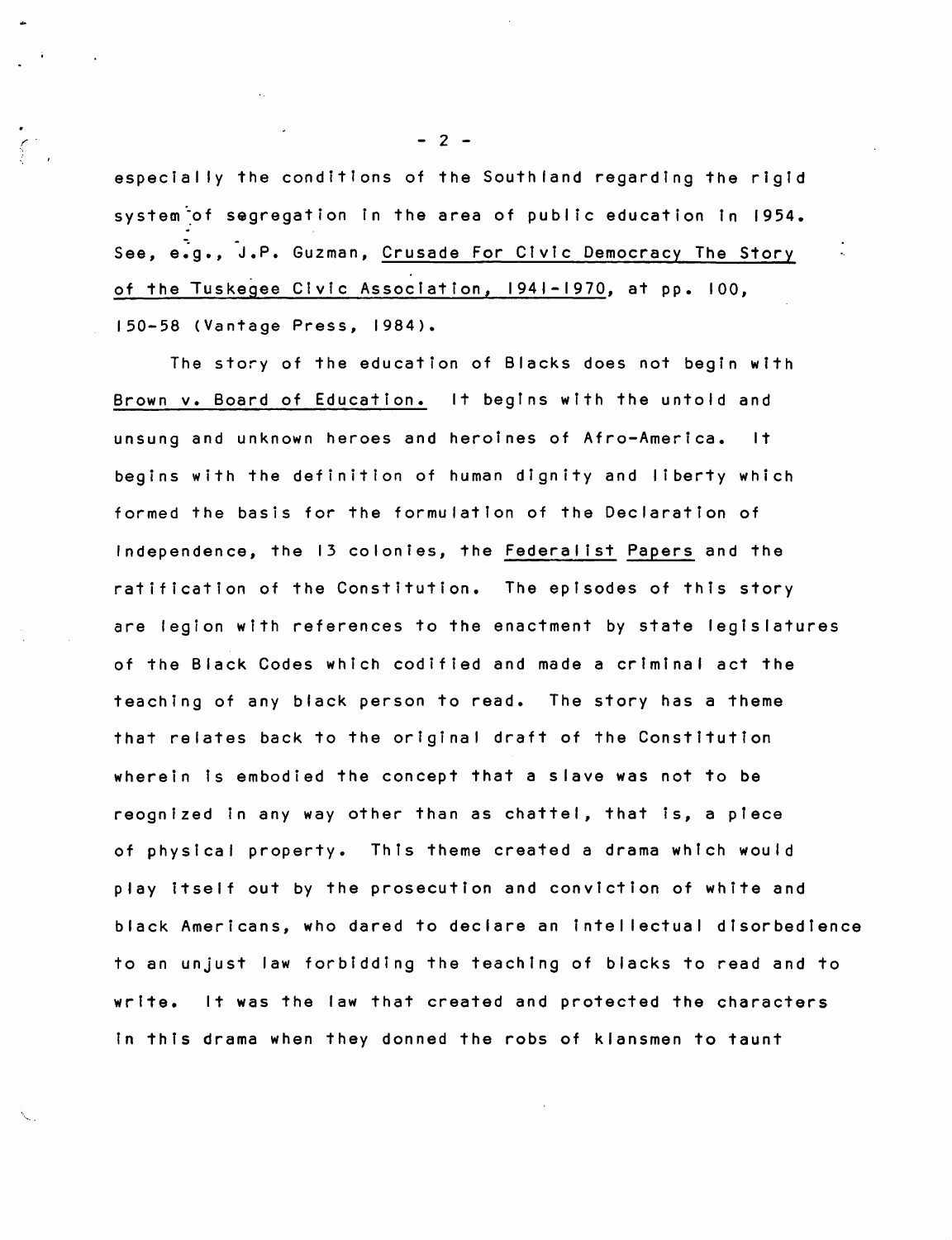and to brutalize blacks, who despite the unjust law stole away in the night to learning centers throughout the South to learn how to read and to write whi Ie their masters slept. The effect of these laws is stamped in every tombstone of men and women whose knowledge lead them to write articles and letters and to speak out against and to publical Iy condemn apartheid in America.

Though the law was clear on what black people were forbidden to do, the law or the customs of the community drove black people to defy the law as to their human right to learn how to read and write. Like a cook book given to a hungry man, the more education denied to blacks, the more they hungered for it. This hunger lead the white establishment to create schools to educate blacks to do the jobs no longer desired by white Americans, and to quell the irrepressible eruption and defiance of a people who associated education with the definition of human dignity and liberty. J. SmIth, "The Right of Education Is A Human Right," before the Title I Educational Institute, Washington, D.C., Nov. 17, 1979.

This eruption lead to the creation of a segregated publIc educational system characterized by one room school houses, poor facilities and educational hand-me-downs to black students. The segregated system was characterised by dIscrimInatory pay scales for black teachers, and a tax system which favored the rich and disfavored the poor as it related to the al location of tax dollars for public education.

- 3 -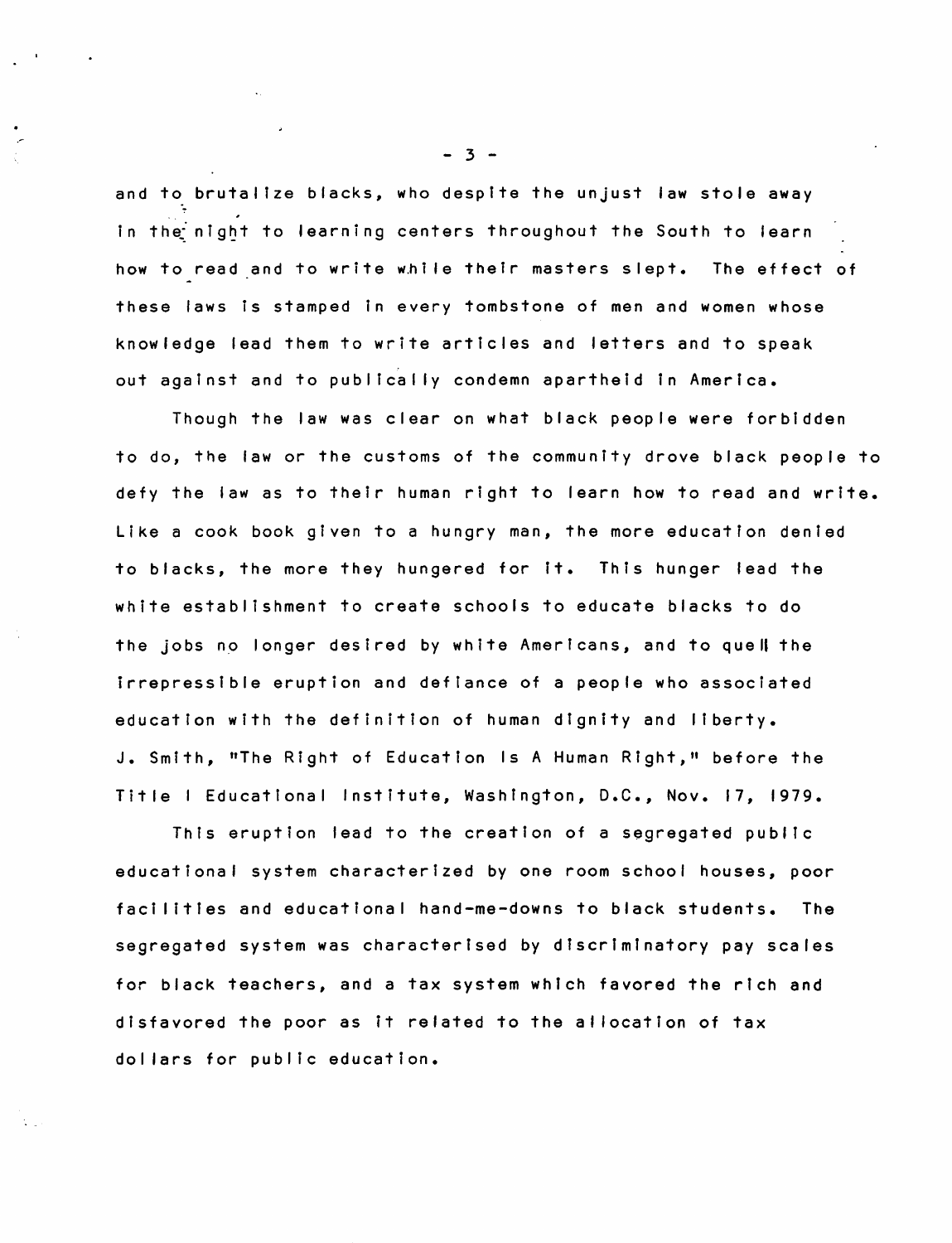Despite the barriers that thwarted the progress of educating ". blacks, the resistance against ignorance manifested itself with the emergence of black lawyers, black doctors, black dentist, black banks, construction companies, and an increased black ownership of property, interests in rai Iroads, inventions, science, the birth of black artists and politicians. By the turn of the century (1900) the defiance against ignorance already had begun to show its importance as thousands of black Americans had been graduated from black colleges. For example, Howard Law School, founded in 1869 was thirty-one (31) years old, and had graduated hundreds of black lawyers. See W. Dyson, Howard University The Capstone of Negro Education, 219-238 (1941).

In 1896 the United States Supreme Court sanctioned a dual system of public education, one for whites, the other for blacks, in Its decision of Plessy v. Ferguson, 163 U.S. 537 (1896). The doctrine of "separate but equal" announced Plessy was an effort to supress the inevitable doctrine of "together and equal." Nonetheless, the United States Supreme Court gave black Americans half, and perhaps the most important half of the loaf by requiring that public education for black Americans be equal, even if separate from that of whites.

Charles Hami Iton Houston, after whom the pre-law society is named was born in 1895, one year before the Supreme Court decided Plessy v. Ferguson. See G.R. McNeil, Groundwork: Charles Hamilton Houston and the Struggle for Civil Rights CU. of Pa. Press, 1983).

 $\mathbf{A}$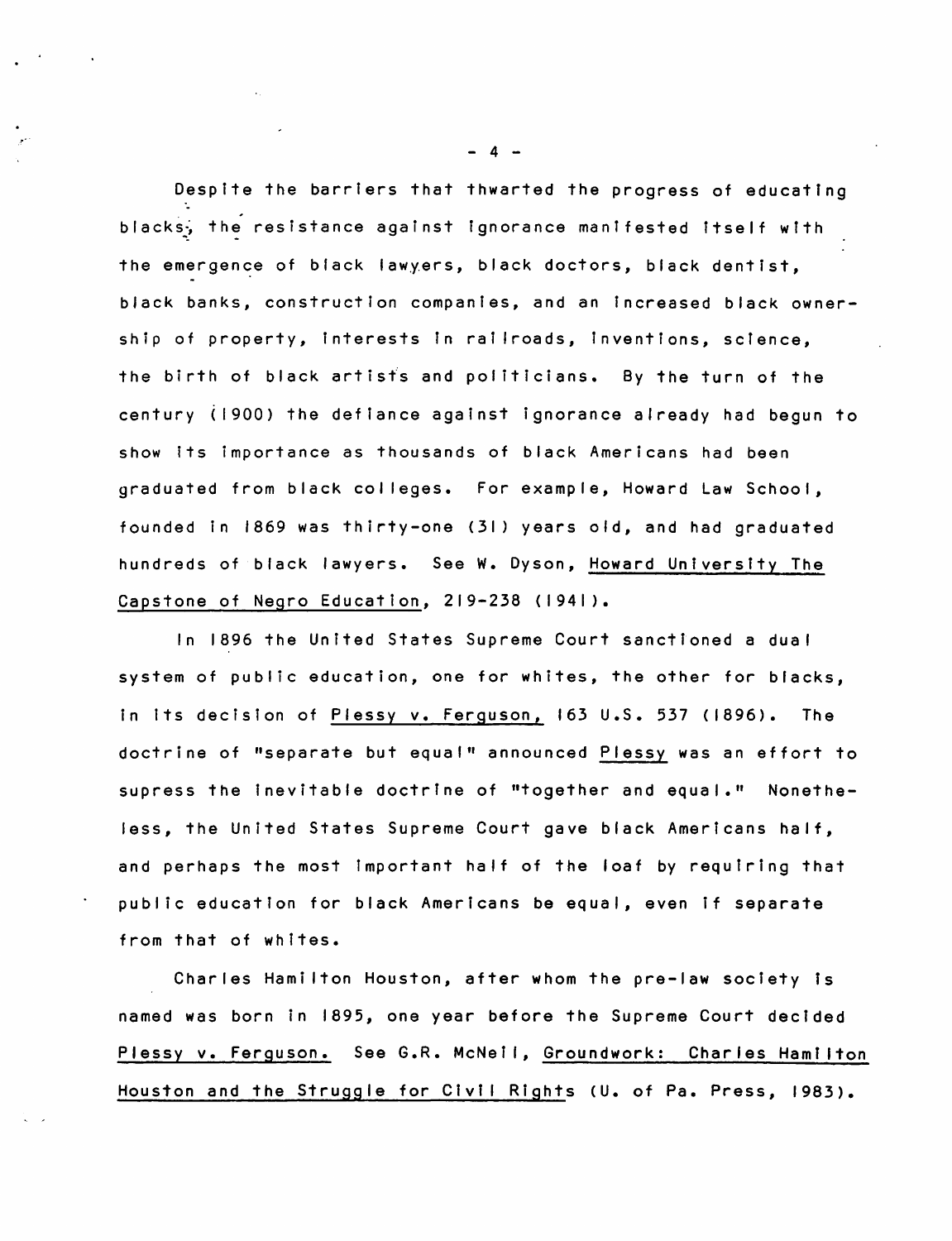By 1930, he had been graduated from Harvard Law School, and had become Vice-Dean of the Howard University School of Law and had started to focus his mind on how to change society by using the law as a tool for social engineering. As fate would have it. Houston and men and women who thought like Houston -- <sup>a</sup>II rooted in the phi losophy of resistence and defIance of Ignorance, and all familiar with the educational needs of their race, and all committed and determined to fulfill the American promise of "equal justice under law." began to attack the basic premise of Plessy v. Ferguson as a per se violation of the United States Constitution. These black and white lawyers fi led law suits to establ ish that "separate but equal" in reality meant "separate and unequal." Houston and others fi led law suits to equal ize the pay of black teachers, to crack the doors of white col leges supported by the tax doliars of the American people, who opposed the exclusion of blacks from tax supported state universities. Indeed, it was the progeny of slaves who wrote the briefs, and who argued the cases that eventually lead to the landmark decisIon of Brown v. Board of Education in 1954. See e.g., "Fighting Segregation Lawyers Here Recall Brown DecIsion," Washington Post, May 2, 1979, at C-9, co I. I.

On May 17, 1954, exactly 57 years after its decision in Plessy, the United States Supreme Court ruled in the first of two Brown opinIons "that In the field of public education the doctrine of 'separate and equal' has no place. Separate educational facIlities

- 5 -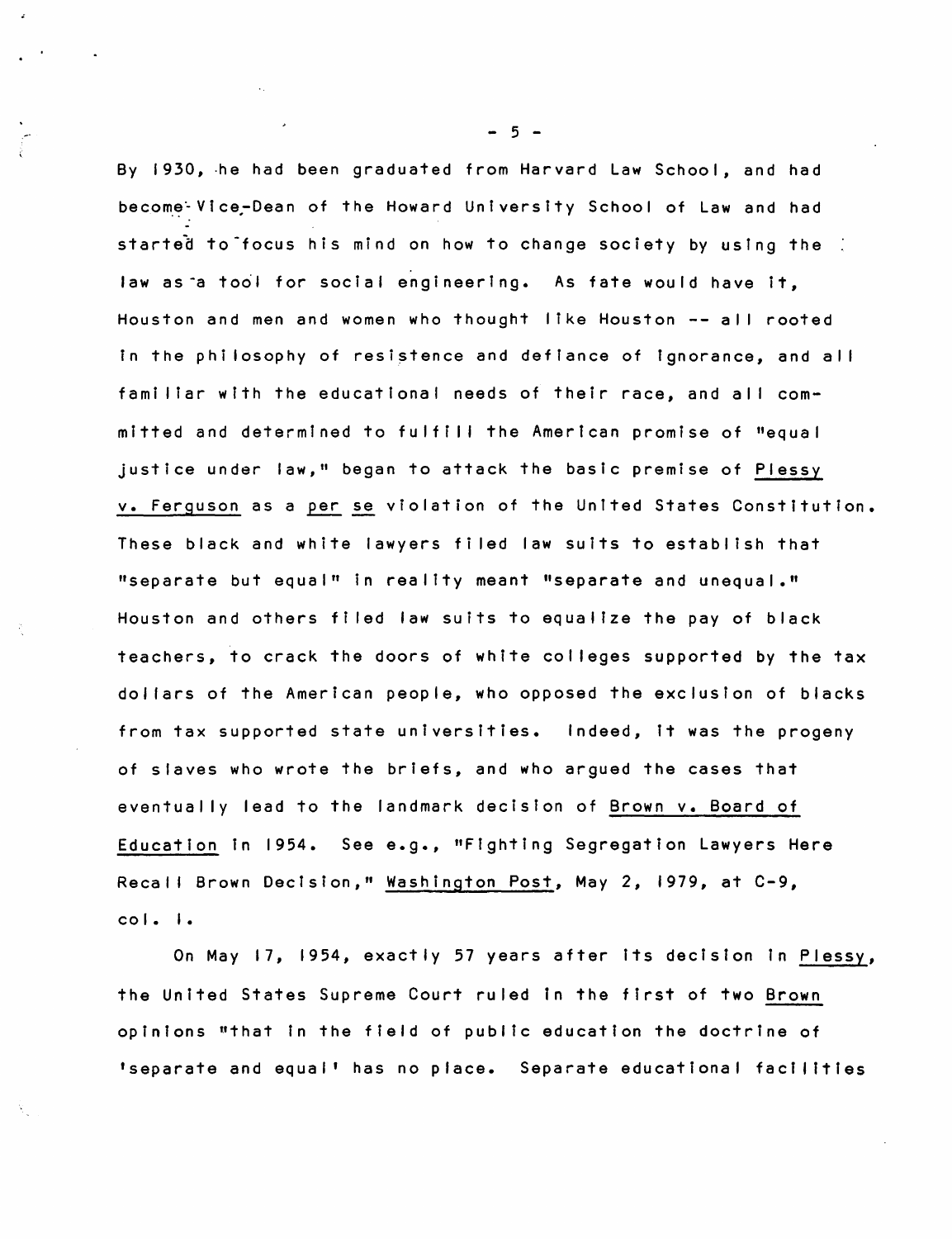are inherently unequal." At last, the Supreme Court had joined the resistance against ignorance and inequality in the public education of black people. Soon after this opinion, the question asked was how rapidly must America eradicate its apartheid public educational system? In a second Brown decision, the United States Supreme Court, determined to erase the badges of slavery in public education, answered the questIon with these words: "with ai' deliberate speed." Brown v. Board of Education of Topeka, 349 U.S. 294 (1955). See, A.P. Biaustein and C.C. Ferguson. Desegregation and the Law (Vintage Book 1962).

As the years past, the concept of "with all deliberate speed" began to mean "right now" to black Americans and "when we can get to it" to some white communities. The Brown opinions had declared that segregation in public education was unconstitutional. The American citizens living within the several states had to functiona Ily carry out the court's mandate.

The Brown decision sought to bring the people together. In some states, integration was achieved without a blink of an eye; in other states, integration was achieved by the barrel of a gun and with the assistance of Federal troops. Who would have thought that a human right like public education would cause President Dwight D. Eisenhower to exercise his role as Commander-in-Chief of the armed forces to enforce a court order in Little Rock, Arkansas so that black children could get a decent education. Who would have thought, and what will historians say on the fiftieth and

 $- 6 -$ 

 $\mathcal{L}$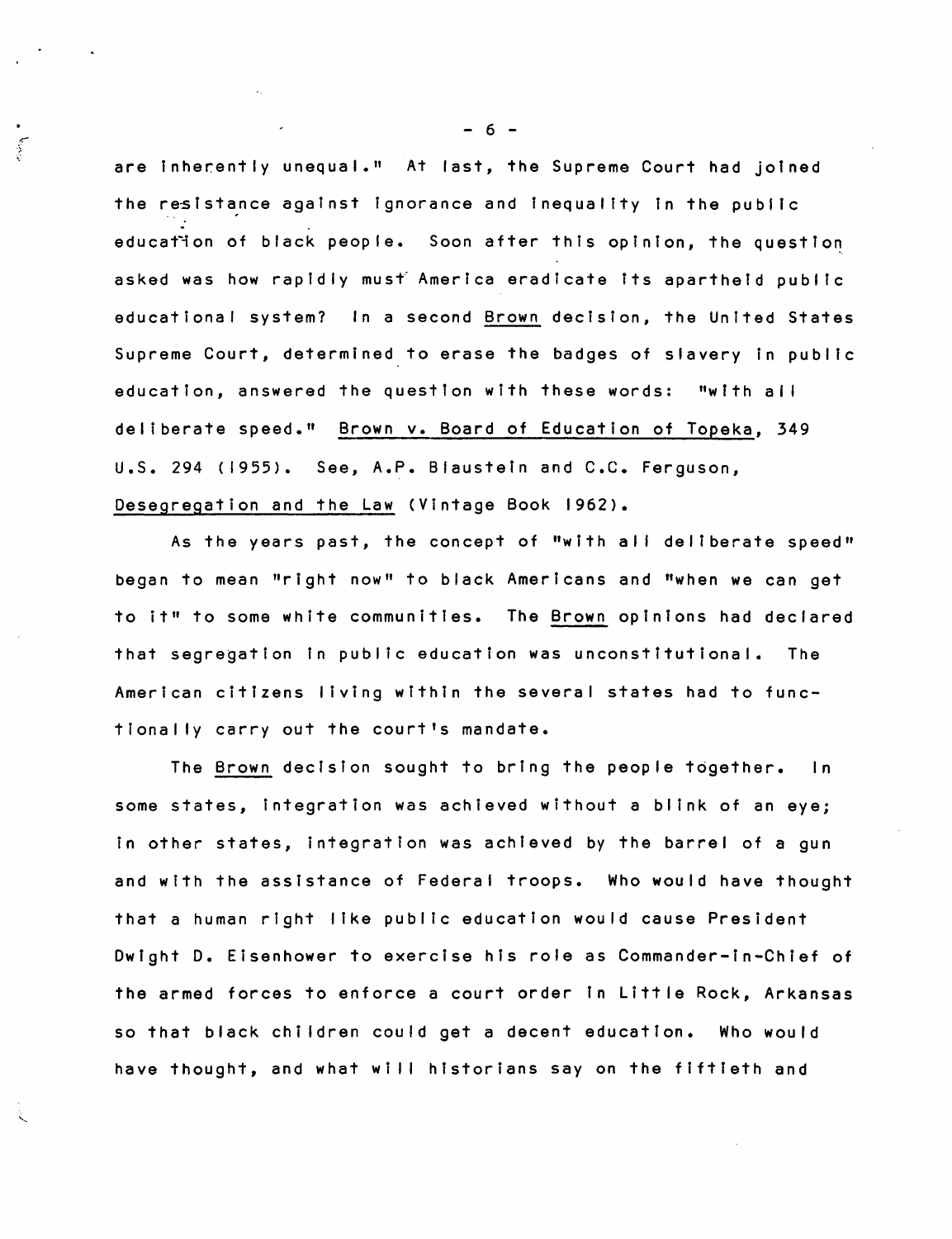and one hundredth anniversary of the Brown decision when they look at the vicious faces of the men and women, the old and young, the mothers. fathers and grandparents who were screaming indignities to nine little black children that bravely walked through a mob of American citizens attempting to keep them out of a publically supported educational institution in Little Rock, Arkansas. J. Williams. "The 25th Anniversary," Washington Post, May 17, 1979, at A-19, col. 3. See, Symposium Commemorating The 25th Anniversary of Brown v. Board of Education. 23 How. L.J. 1-133 (1980). These episodes in American history will be reported with shame and regret -- for there is no other way that they can be remembered.

The legal battles to fully implement the mandate of the Brown decisions continue today. Indeed, the terms "busing" and "pupil imbalance" are no longer educational in nature, but political agendas. The mandates of the Brown decisions remain the supreme law of the land; the implementation of the Brown decisions remain unful-In fact, while integration has clearly become the theme filled. of our national consciousnes, the school systems in many parts of our nation are more segregated today then they were in 1954. The accusations being made today by civil rights groups are repetitive of yesteryear. For example, on April 1, 1984, the Washington Post reported that the following accusations are being made in the Sumter County schools in Georgia:

> "'The level of tax support for the schools has been slashed by two-thirds since the schools were desegregated in 1970.

 $-7-$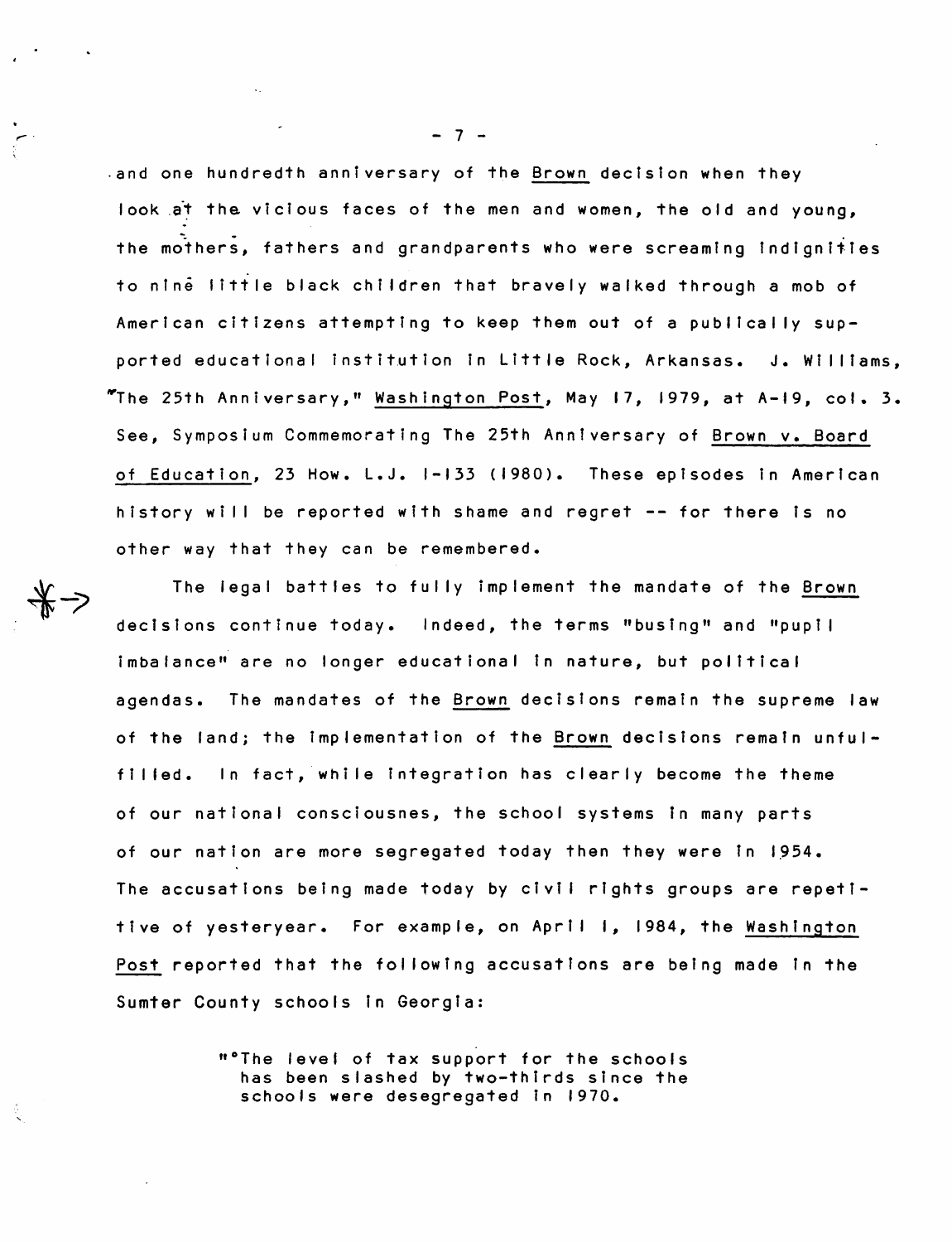°Blacks, 43 percent of the country's population, have been kept off the school ~oard by a discriminatory election system.

- .<br>Poor support for the country schools has helped cause Sumter County students to place 177th out of 187 districts in Georgia on bastc skills tests.
- °Some school officials are more enthusiastic about all-white private academics than the public schools."

[See, Rick Atkinson, "Segregation Rises Again In Many Southern Schools," Washington Post, April 1, 1984, at 1, col. 2.1

Indeed, it has been written by Professor Herbert O. Reid, Sr., and Frankie Foster-Davis, that the "final question inherent in the judicial handbag of the school segregation di lemma Is the duration of desegregation and the possibility of resegregation." Reid and Davis, "State of Art: The Law and Education Since 1954," 52 J. of Negro Ed. 234, 243 (1983). Resegregation is a real possibility at this writing. The clouds of resegregation have begun to form. These clouds will roll away if you who read and listen to these words commit yourselves to the cause that Charles Hami Iton Houston and those who preceeded him set out to achieve -- equal justice<br>\ for all under law.

Before concluding I would want to leave you with a few words that were gi ven to me by my mother before I left Omaha, Nebraska to attend Howard Law School. She said, "Spread the word: equip yourself with the greatest weapon known to hUmanktnd -- knowledge. Drink no water until you thirst so deeply for knowledge that when it is offered to you that you will drown yourself with the water of

 $\epsilon_{\rm{B}}$ 

 $\frac{1}{2}$  $\frac{1}{2}$